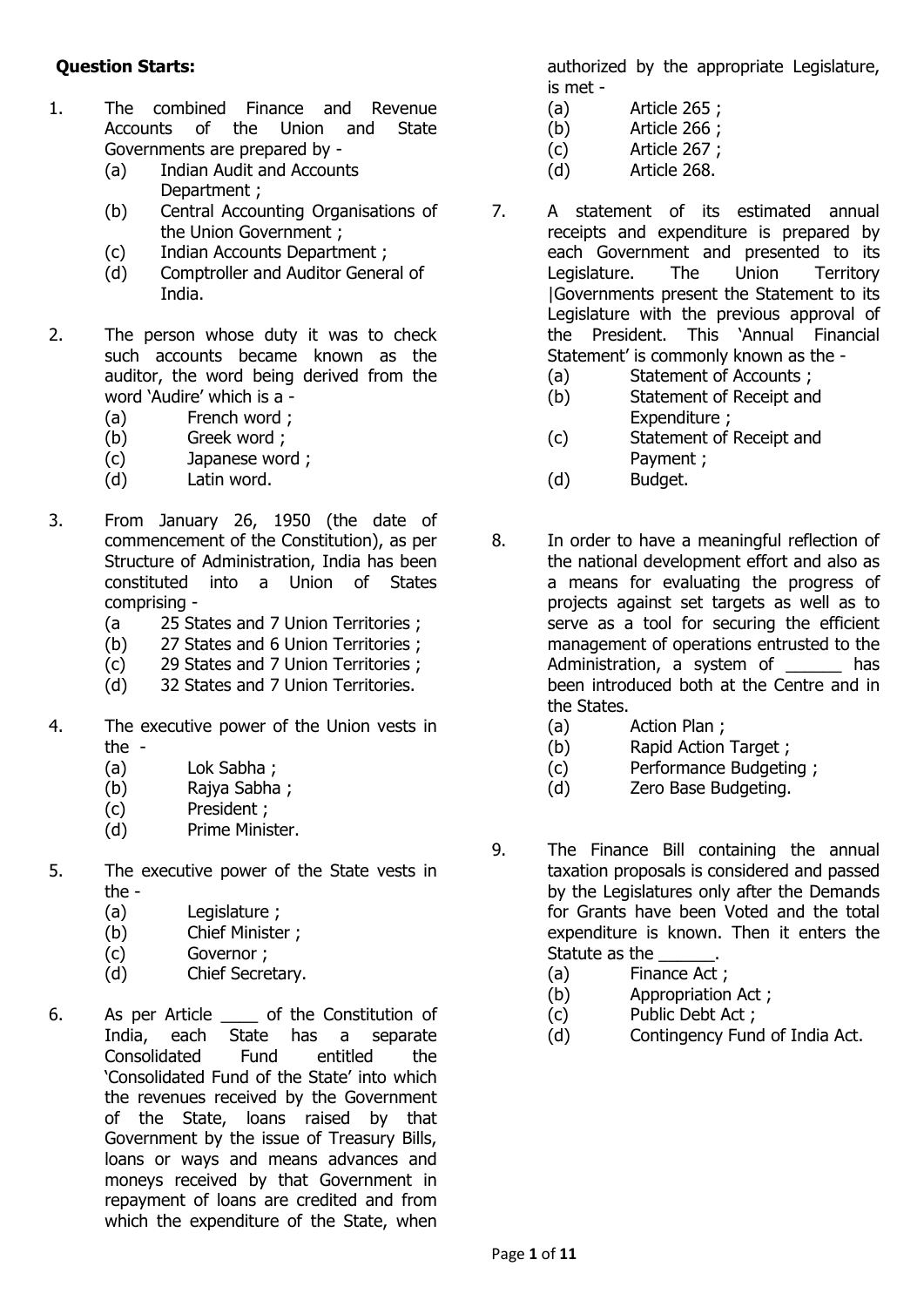- 10. The term 'Ways and Means' refers to methods of maintaining the Government's daily cash balance at a level sufficient to meet its day-to-day requirements. All moneys received by or on behalf of Government either as dues of Government or by way of deposits, remittance or otherwise enter into the cash balance. The \_\_\_\_ acts as the Banker to the Central and State Government (except Jammu and Kashmir and Sikkim).
	- (a) State Bank of India ;
	- (b) United Bank of India ;
	- (c) Central Bank ;
	- (d) Reserve Bank.
- 11. Generally, the current receipts of Governments fall short of the current expenditure during the earlier part of the financial year and sometime exceptionally heavy payments in excess of cash balance have also to be made. In such cases, the Central Government borrows from the Reserve Bank against issue of whenever necessary, for replenishing its cash balance.
	- (a) Fully-Vouched Contingent Bill ;
	- (b) Scale-Regulated Contingent Bill ;
	- (c) Countersigned Contingent Bill ;
	- (d) Treasury Bills.
- 12. All the States are divided into a number of 'districts' and at the headquarters of each district there is a Government treasury called the with one or more subtreasuries.
	- (a) State Treasury ;
	- (b) Directorate of Treasury ;
	- (c) District Treasury ;
	- (d) Government Treasury.
- 13. The Treasury Rules of each State Government provide that moneys may be received and payments made on behalf of the State Government, as well as Union Government, including Union Territory Governments and other State Governments. After the departmentalization of accounts of the Union Government, however, only certain limited category of transactions relating to the Union Government are permitted to be routed through the \_\_\_\_\_\_ and such transactions are initially taken under 'Suspense' pending settlement by cheque / demand draft with the Pay and Accounts Officer of the Ministry

/ Department concerned, by the Accountant General.

- (a) Sub-Treasury ;
- (b) District Treasury ;
- (c) State Treasury ;
- (d) Government Treasury.
- 14. At present, only the Loans / Grants from the Central Government to the States and the repayments of the loans and the interest by the State Governments to the Centre are settled through the medium of the \_\_\_\_\_\_\_\_\_\_\_\_\_ and in other cases, the system is of settlement by cheque /draft. (a) Controller of Accounts ;
	-
	- (b) Director General of Accounts ;
	- (c) Comptroller & Auditor General ; (d) Central Accounts Section of the
	- Reserve Bank.
- 15. The initial accounts of receipts and payments on behalf of the State Governments are maintained at the State Treasuries in the respective States who compile and render them monthly to the \_\_\_\_\_\_ concerned.
	- (a) Controller of Accounts of the Department ;
	- (b) Pay and Accounts Office ;
	- (c) Accountant General ;
	- (d) Director General of Accounts.
- 16. An important duty of Audit in relation to borrowings is to see that the proceeds of loans are properly brought to account and that they are expended only on objects for which the loans were originally raised or to which borrowed moneys may properly be applied in accordance with the sound principles of
	- (a) Public Debt ;
	- (b) Institutional Finance ;
	- (c) Public Finance ;
	- (d) Private Finance.
- 17. The currency of India consists of coins issued under the Indian Coinage Act, 1906, as amended from time to time, one rupee notes issued by the Ministry of Finance and bank notes issued by Reserve Bank of India. Under the provisions of the Reserve Bank of India Act, 1934, the sole right to issue bank notes in India has been vested in the Reserve Bank with effect from April,

| (a) | 1934; |
|-----|-------|
| (b) | 1935; |
| (c) | 1936; |
| (d) | 1937. |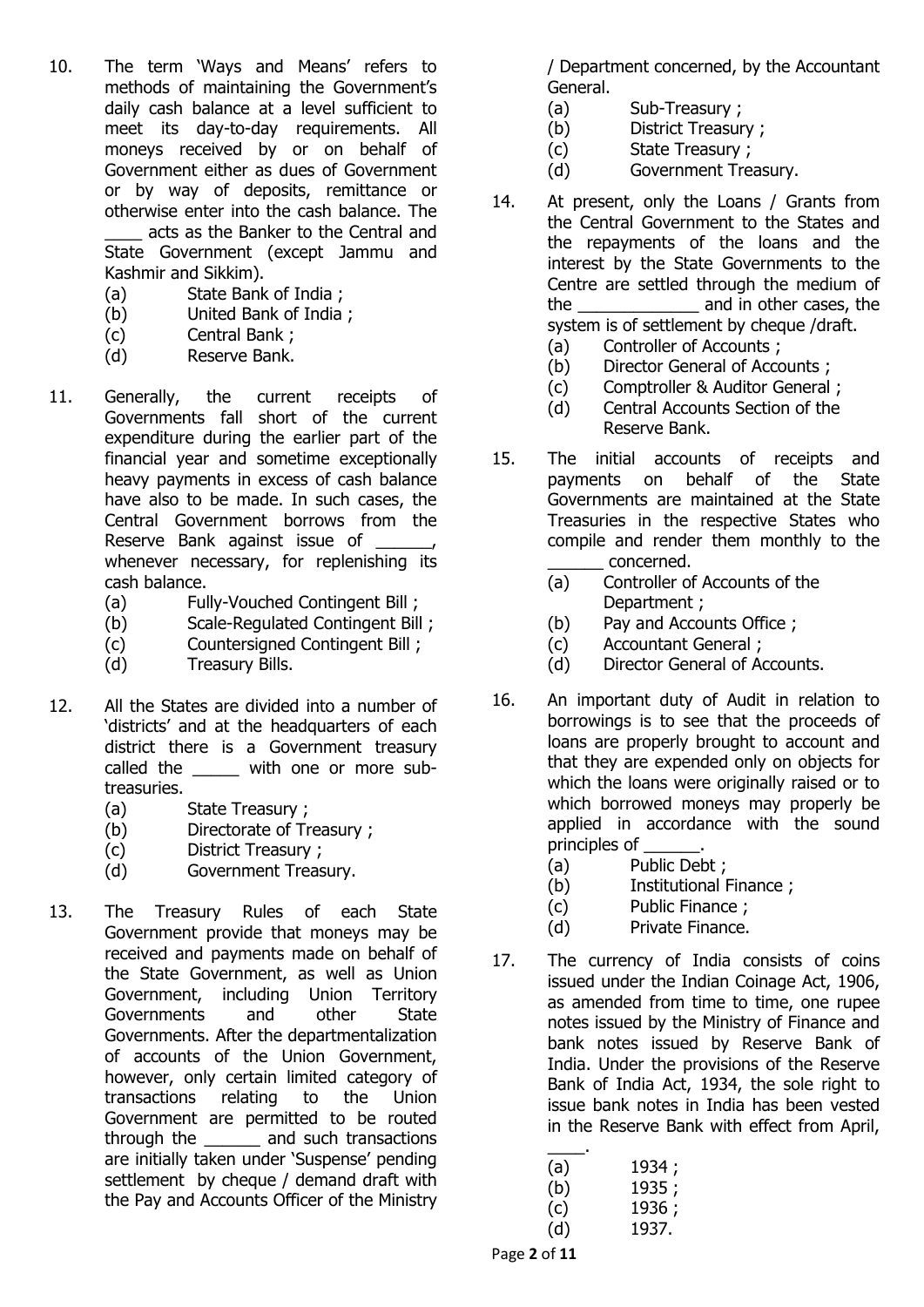- 18. Bank notes issued by the Reserve Bank are of denominational value of two rupees, five rupees, ten rupees and one hundred rupees in Ashoka Pillar and designs and are legal tender throughout India.
	- (a) Rajendra Prasad ;
	- (b) Krishnamachari ;
	- (c) Mahatma Gandhi
	- (d) Jawaharlal Nehru.
- 19. At treasuries and sub-treasuries situated at places where there is no branchy or agency of the Bank, Government holds the \_\_\_\_\_\_\_ responsible for keeping sufficient funds to meet all Government disbursements and for maintaining the balances as low as possible in order that money may not be locked up unnecessarily. (a) Ministry of Finance ;
	- (b) Governor of RBI ;
	- (c) Currency Officers ;
	- (d) Treasury Officer.
- 20. The transfer of funds between treasuries and sub-treasuries and branches and agencies of the Reserve Bank is effected for the most part through the medium of currency chests belonging to the
	- (a) Ministry of Home Affairs ;
	- (b) Ministry of Finance ;
	- (c) Controller of Accounts ;
	- (d) Reserve Bank of India.
- 21. Assuming that there are no transactions elsewhere, the deposit of currency and bank notes in a currency chest decreases the amount of such notes in circulation and the deposit of rupees and rupee notes in the chest increases the assets of the \_\_\_\_\_\_.
	- (a) Department of Currency Management ;
	- (b) Department of Education and Protection **Department**
	- (c) Issue Department of the Bank ;
	- (d)Department of Banking Regulation.
- 22. With the phenominal growth and in the functions of Government involving huge outlays, accounts acquired a new dimension and the necessity for a more meaningful classification of transactions for presentation of Government operation in term s of functions, programmes and activities was actually felt. A team (\_\_\_\_\_) set up by the Government of India went into this question and made

recommendations for reforming the structure of budget and accounts.

- (a) Bhattacharjee Committee ;
- (b) Ambedkar Committee ;
- (c) Mukherjee Committee ;
- (d) Patel Bhai Committee.
- 23. The recommendations of the team were accepted by the Government of India and the Comptroller and Auditor-General of India, with the approval of the President, prescribed revised classification Government transactions which were given effect to from \_\_\_\_\_\_ , by the Union, State and Union Territory Governments.
	- (a) 1972-73 ;
	- (b) 1973-74 ;
	- (c) 1974-75 ;
	- (d) 1975-76.
- 24. The Government Accounts are kept in the main \_\_\_\_\_\_\_ of accounts viz. (a) Consolidated Fund of India or State or Union Territory; (b) Contingency Fund of India or State or Union Territory and (c) Public Account.
	- (a) Divisions ;
	- (b) Parts ;
	- (c) Major Head ;
	- (d) Minor Head.
- 25. In Part-II, namely, Contingency Fund, of the Accounts are recorded the transactions connected with the Contingency Fund set up by the Government of India or of a State or Union Territory Government under of the Constitution / Section 48 of the Union Territories Act, 1963.
	- (a) Article 267 ;
	- (b) Article 268 ;
	- (c) Article 269 ;
	- (d) Article 270.
- 26. In Part III, namely, \_\_\_\_\_, of the Accounts, the transactions relating to Debit (other than those included in Part I), 'Deposits', 'Advances', 'Remittances' and 'Suspense' are recorded.
	- (a) Public Debt ;
	- (b) Public Account ;
	- (c) Consolidated Fund ;
	- (d) Contingency Fund.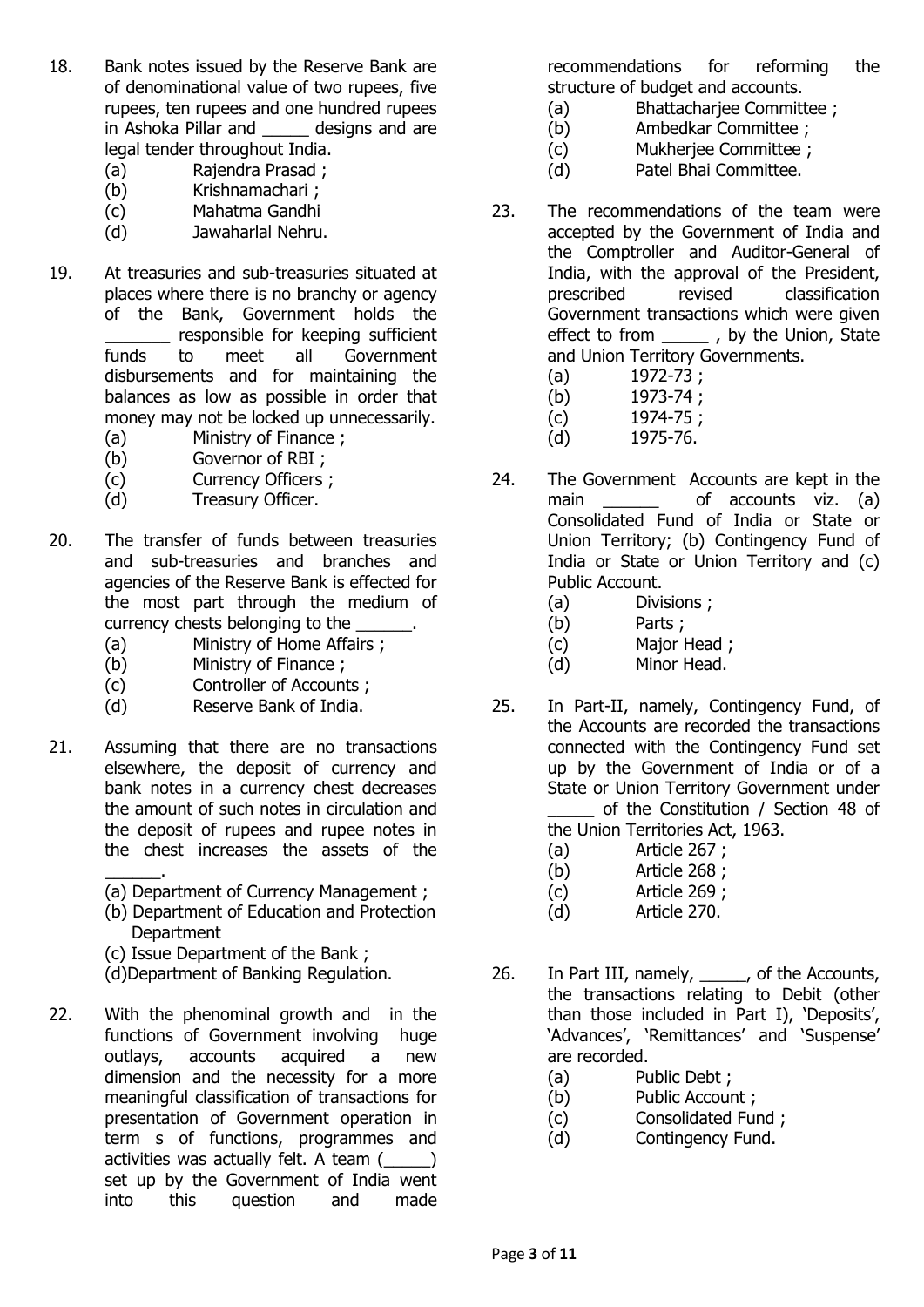- 27. The main unit of classification in accounts is
	- $\frac{1}{2}$ (a) Major head ;
	- (b) Minor Head ;
	- (c) Sub-Head ;
	- (d) Sub-Major Head.
- 28. Major Heads of account falling within the Consolidated Fund generally correspond to -
	- (a) Functions ;
	- (b) Programme ;
	- (c) Activity ;
	- (d) Object.
- 29. With effect from 1st January, 1982 and in the case of Jammu and Kashmir, Maharashtra, Manipur and Sikkim from 15th January, 1982, State Governments have been entrusted with their consent, in terms of Clause (1) of  $\qquad \qquad$  of the Constitution, the functions of the Central Government under Article 150 of the Constitution in so far as such functions relate to the opening of sub-heads and detailed heads of accounts under the various Major and Minor Heads of Accounts in the State concerned.
	- (a) Article 258 ;
	- (b) Article 259 ;
	- (c) Article 260 ;
	- (d) Article 261.
- 30. The detailed classification of account heads in Government Accounts and the order in which the Major and Minor Heads shall appear in all account records shall be such as are prescribed by the Central Government from time to time on the advice of the
	- (a) Assistant Comptroller & Auditor General ;
	- (b) Additional Deputy Comptroller & Auditor General ;
	- (c) Deputy Comptroller & Auditor General
	- (d) Comptroller & Auditor General of India.
- 31. With effect from for the President in terms of Clause (1) of Article 239 of the Constitution, has directed the Administrators of the Union Territories of Arunachal Pradesh, Daman and Diu, and Pondicherry, subject to his control, also to discharge the functions of the Central Government under Article 150 of the Constitution in so far as such functions relate to the opening of sub-heads and detailed heads of accounts under the various Major and Minor Heads of Accounts within their respective territories.
	- (a) 1st January, 1987 ;
	- (b) 1st March, 1987 ;
	- (c) 1st April, 1987 ;
	- (d) 1st June, 1987.
- 32. In the coding pattern, the 1st digit in the Major Heads under 'Receipt Heads' (Revenue Account) is either 0 or 1, and the first digit for corresponding Major Heads for the same function in the Sections 'Expenditure Heads' (Revenue Account) 'Expenditure Heads' (Capital Account), and 'Loans and Advances' are derived by adding the number \_\_\_\_ to the first digit in the Major Heads in the 'Receipt Head' (Revenue Section).
	- (a) 0 or 02 ;
	- $(b)$  2;
	- $(c)$  3;
	- $(d)$  4.
- 33. Taxes collected by Government are classified under -
	- (a) Consolidated Fund ;
	- (b) Contingency Fund ;
	- (c) Public Account ;
	- (d) Public Debt.
- 34. The treasury system under which the District Treasury is the basic unit and the focal point for the primary record of financial transactions of Government in the District with sub-treasuries under it at the Taluks / Tehsils in the District, was evolved more than
	- (a) 40 years ago ;
	- (b) 50 years ago ;
	- (c) 80 years ago ;
	- (d) a century ago.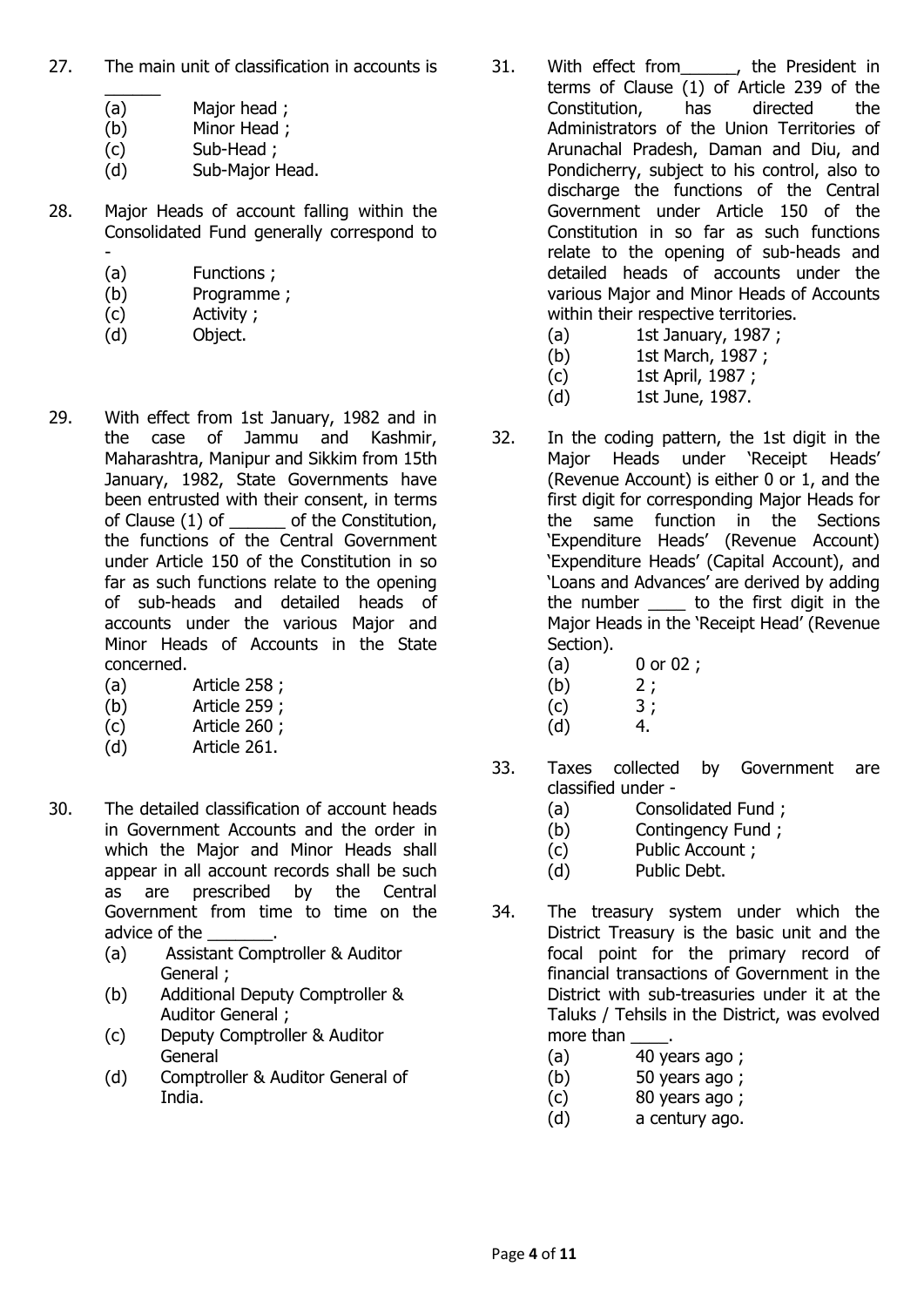- 35. The of the District is in general charge of the treasury and is personally responsible for its general administration, for the correctness of its returns and the punctuality of their submission, and for the safe custody of the cash and other valuables it contains ; but he takes no part in the daily routine of treasury business. (a) Block Development Officer concerned ; (b)Sub-Deputy Collector concerned ; (c) Sub-Divisional Officer concerned ;
- (d) Collector or Deputy Commissioner. 36. Both the \_\_\_\_\_ and Treasurer being present, the locks and seals of the gates of the strong-room are made over intact by the guard and the room is opened, each official using his own key, and sufficient cash and notes to meet the probable demands of the day are taken out, made over to the Treasurer, and entered in his accounts.
	- (a) District Collector ;
	- (b) Deputy Commissioner ;
	- (c) Assistant Deputy Commissioner
	- (d) Treasury Officer.
- 37. In the case of receipts, the treasury checks the correctness of classification and completeness of the  $\qquad \qquad$ .
	- (a) Bills ;
	- (b) Challans ;
	- (c) Vouchers ;
	- (d) Sub-Vouchers.
- 38. In the cases where challans are countersigned by the departmental officers and the treasury does not handle cash business of the Government, ensures the correctness of classification and completeness of challans and the depositor makes the remittances direct at the Bank.
	- (a) the Treasury Officer ;
	- (b) the Sub-Treasury Officer ;
	- (c) the Assistant Treasury Officer ;

(d) The departmental officer countersigning the challans ;

- 39. Currency Officers (RBI) are responsible for -
	- (a) Supplying coins to treasuries ;

(b) Supplying coins and notes to treasuries; (c) Arranging for transfer of funds between treasuries and banks and remittance of money between treasury and Currency Office ;

(d) Combination of all these functions.

- 40. The Finance Accounts of the Government are generally prepared in \_\_\_\_\_ part(s).
	- $(a)$  1 (one) part ;
	- (b) 2 (two) parts ;
	- (c) 3 (three) parts ;
	- $(d)$  4 (four) parts :
- 41. The Constitution provides to constitute a Finance Commission at intervals of -
	- $(a)$  5 (five) years ;
	- $(b)$  10 (ten) years ;
	- (c) 15 (fifteen) years '
	- (d) 20 (twenty) years.
- 42. In the case of payment, claims are presented in the prescribed form at the treasury by the departmental drawing offices or by the public or pensioners. The bills presented by the public are countersigned by
	- (a) Village Chowkidar ;
	- (b) Member of Panchayat ;
	- (c) Municipal Councillor ;
	- (d) Departmental Officer.
- 43. In the case of non-banking treasuries, the treasury also performs the function of
	- \_\_\_\_\_. (a) Checking the bills ;
	- (b) Checking the vouchers ;
	- (c) Checking the sub-vouchers ;
	- (d) Making the cash payments.
- 44. The Accountant's balance includes the balances of the sub-treasuries and also the remittances in transit between the treasuries in the district, which have to be deducted before agreement can be effected with the
	- (a) Treasury Officer's balance ;
	- (b) Sub-Treasury Officer's balance;
	- (c) Assistant Treasury Officer's
		- balance ;
	- (d) Treasurer's balance.
- 45. The Treasury Officer then verifies the cash, etc., in the hands of the Treasurer as shown in his balance and together with the Treasurer, locks it up under double lock in the strong-room which is then left for the night in-charge of the  $\qquad \qquad$ .
	- (a) Supervisor ;
	- (b) Watchman ;
	- (c) Chowkidar ;
	- (d) Guard.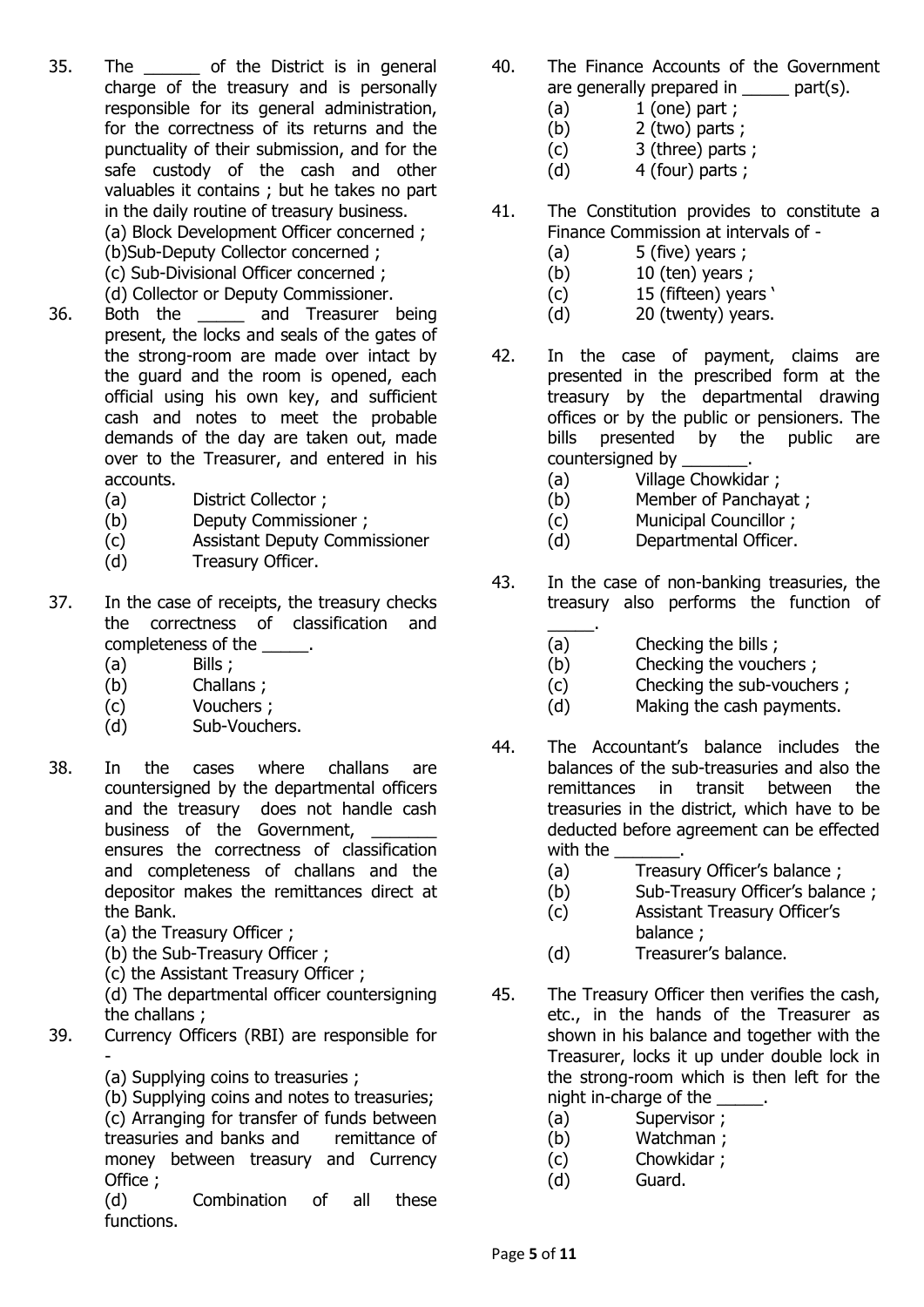- 46. The working of the treasury proceeds in this from day-to-day and the monthly process is completed by the cash (coin and notes) present in the district treasury on the last day of the month being verified by the himself or , if he is absent from headquarters or is otherwise unable to perform the duty, by a responsible assistant, the cash in each sub-treasury being similarly verified by the local officerin-charge. An actual cash balance report for the whole district is then drawn up with which the account balance is compared.
	- (a) Accountant ;
	- (b) Treasurer ;
	- (c) District Treasury Officer ;
	- (d) Collector.
- 47. The point has now been reached for the despatch of the monthly returns to the Accountant General. These monthly returns which in the case of treasuries are separate for transactions of the State and for those of the Union, consist of (i) schedules of payment in two parts, the first relating to the payment made from the first to the 10th of the month and the second part to those made during the rest of the month ; (ii) schedule of receipts ; (iii) a list of payments ; and (iv) a cash account. These are written up daily in the treasury from the Cash Book and the registers subsidiary thereto, and the vouchers are day by day numbered, arranged and put away under lock and key.
	- (a) Treasurer's ;
	- (b) Accountant's ;
	- (c) Sub-Treasury Officer's ;
	- (d) Treasury Officer's .
- 48. The first batch of payment schedules, supported by necessary vouchers is sent to the Accountant General on the 10th and 11th of the month ; and the remaining schedules supported by necessary vouchers, the List of Payments and the Cash Account, which is accompanied by a certificate of agreement of the account balance with the balance reported in the cash balance report of the treasury for the last day of the month, are sent on the
	- \_\_\_\_\_\_\_\_. (a) last day of the month ;
	- (b) first day of the succeeding month ;
	- (c) 10th day of the succeeding month ;
	- (d) 11th day of the succeeding month.
- 49. The Schedules, List of Payments and Cash Account described above, as sent from each treasury monthly to the accountant General, represent the first state of compilation of the \_\_\_\_\_\_\_ accounts.
	- (a) Divisional ;
	- (b) District ;
	- (c) Government ;
	- (d) Public.
- 50. In matters of accounts and check at the treasury, the Collector with the Treasury Officer under him, is responsible to the Accountant General whose instructions he is bound to carry out. The Accountant General does not, however, ordinarily interfere with the Collector's responsibility for the working of the Treasury further than by constant correspondent with him for the removal of irregularities detected in the accounts and returns submitted.
	- (a) normal ;
	- (b) practical ;
	- (c) smooth ;
	- (d) proper.
- 51. The system of central audit is confined to the offices of the Accountants-General (Audit) located in the different  $\blacksquare$ .
	- (a) Towns ;
	- (b) Cities ;
	- (c) Districts ;
	- (d) States.
- 52. Local audit may be distinguished from inspection in that its purpose is to audit the initial accounts maintained in certain Government institutions and offices on the
	- \_\_\_. (a) Desk ;
	- (b) Table ;
	- (c) Allegations ;
	- (d) Spot.
- 53. Here the duties of audit are not confined merely to seeing whether the initial accounts are maintained in proper form or whether the financial rules are properly observed but a test audit of accounts is conducted in sufficient detail to verify the accuracy and completeness of accounts according to the prescribed for the audit of expenditure and receipts of the Union and State Government.
	- (a) Rules ;
	- (b) Instructions ;
	- (c) Provisions ;
	- (d) Code.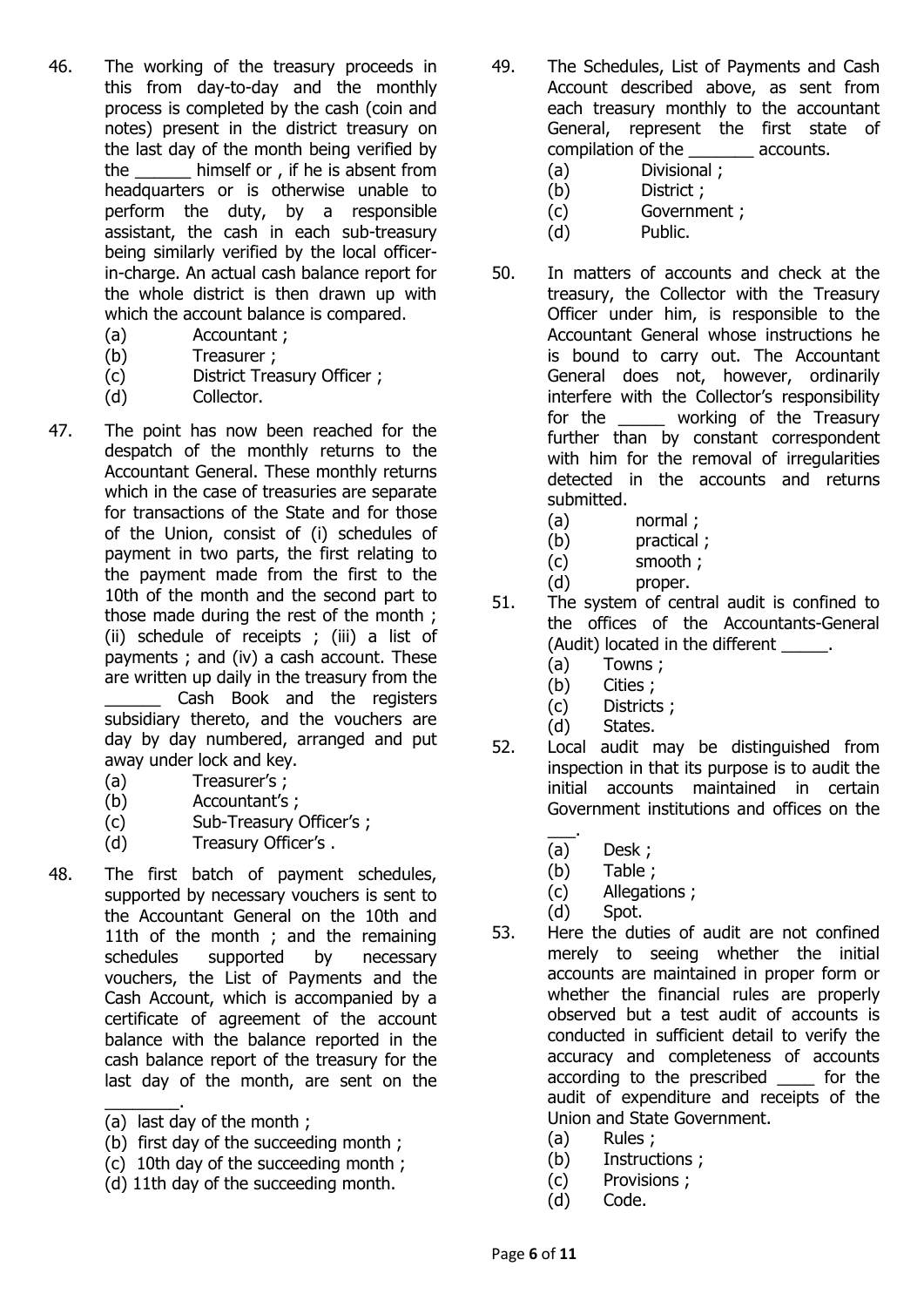- 54. The object of inspection of treasuries by an Audit Officer is to \_\_\_\_\_ the Revenue authorities in establishing a system of treasury working strictly in accordance with the prescribed rules.
	- (a) Help ;
	- (b) Guide ;
	- (c) Assist ;
	- (d) Pull up.
- 55. The inspecting officer sees that irregularities brought to notice at the previous inspection have been \_\_\_\_\_ and that the correct procedure is being observed in respect of all matters, the procedure relating to which was considered defective previously.
	- (a) Rectified ;
	- (b) Removed ;
	- (c) Remedied ;
	- (d) Corrected.
- 56. The inspecting officer does not merely confine himself to the routine audit and inspection work. He is allotted one major work or \_\_\_\_minor works, whether completed or in progress, for a complete analysis and examination of these accounts since commencement.
	- (a) One ;
	- (b) Two ;
	- (c) Three ;
	- (d) Four.
- 57. The main purpose of the local audit is to conduct a test check of the accounts for a particular period to verify the \_\_\_\_\_ and correctness of accounts.
	- (a) True ;
	- (b) Correctness ;
	- (c) Accuracy ;
	- (d) Exact.
- 58. The periodicity, scope and extent of local audit of the departmental offices and offices of authorities and bodies whose audit of entrusted to the Comptroller and Auditor-General are determined by the
	- \_\_\_\_\_\_. (a) Government ;
	- (b) Local Authority ;
	- (c) Local Body ;
	- (d) Comptroller and Auditor-General.
- 59. An important element of local audit is the examination of and efficiency of internal control procedures.
	- (a) Adequacy ;
	- (b) Accuracy ;
	- (c) Correctness ;
	- (d) Exact.
- 60. The initial and subsidiary accounts are examined to see that they are \_\_\_\_\_ maintained in the prescribed form; that financial rules and orders are being carried out and that adequate care and scrutiny are being exercised by the departmental officers to ensure their accuracy.
	- (a) Smoothly ;
	- (b) Correctly ;
	- (c) Properly ;
	- (d) Systematically.
- 61. The tender documents leading to the award of a contract for a work or supply of machinery, equipment, stores, etc., the contract, the design and estimates, the project feasibility report, periodical appraisal reports of a project, cost documents, papers leading to a financial sanction or decision, etc., are  $\qquad \qquad$ .
	- (a) Checked ;
	- (b) Verified ;
	- (c) Scrutinized ;
	- (d) Examined.
- 62. The pay and allowances, overtime allowance claims, children's education claims, reimbursement of tuition fees claims and T.A. Bills are \_\_\_\_\_ with reference to the local records kept in the departmental accounts offices to satisfy about the correctness of the certificates on the basis of which the claims have been drawn and to see that the rules and regulations in regulating such claims have been followed.
	- (a) Checked ;
	- (b) Verified '
	- (c) Scrutinized ;
	- (d) Examined.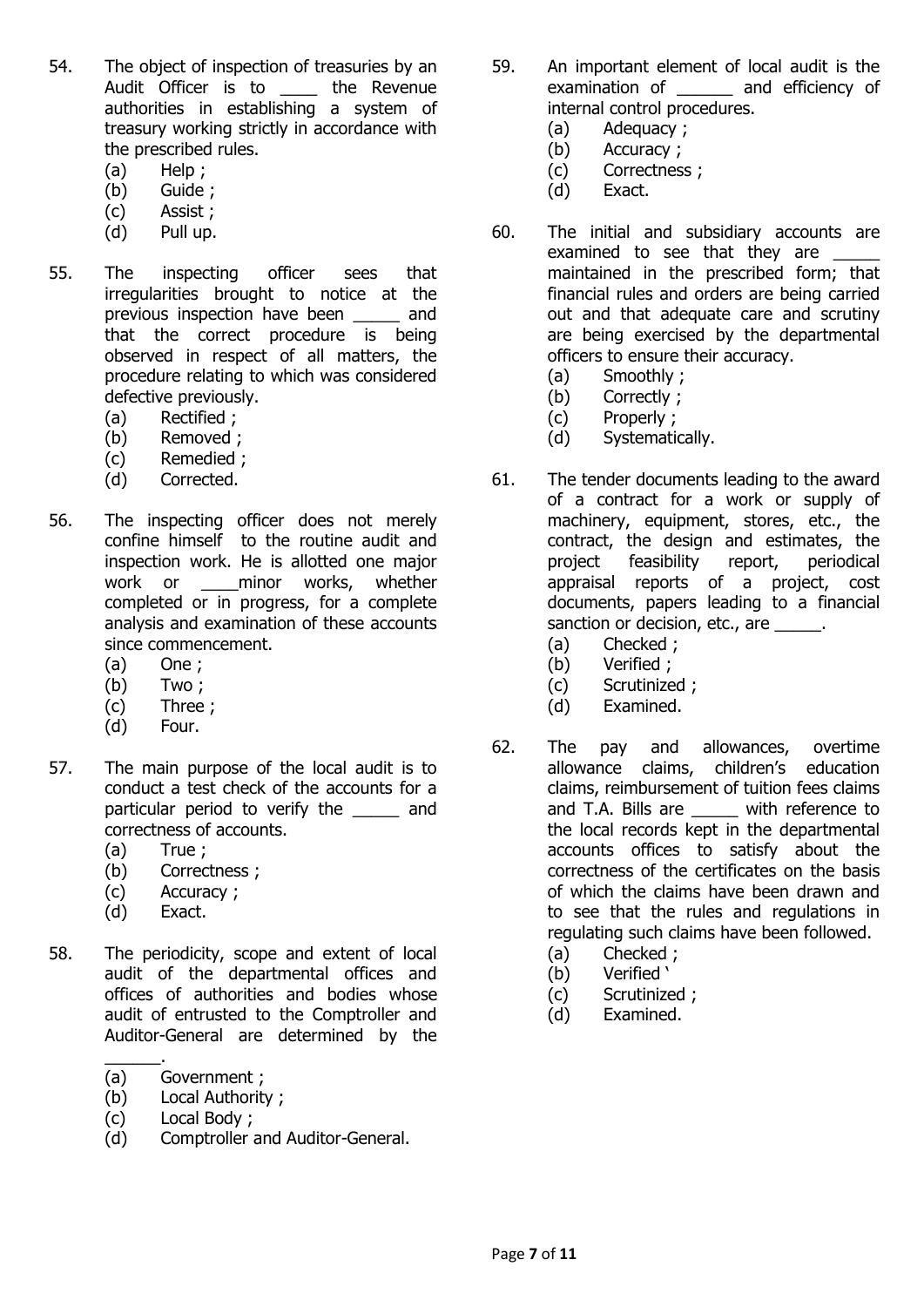- 63. The service books are to see that (i) a service book is maintained for every non-Gazetted Government servant, (ii) entries of all events in the official career of a Government servant made in the service book and attested by the competent authority, (iii) no alternation is made in the date of birth without the sanction of competent authority; entries in the front page are re-attested every five years, (iv) annual certificate of verification of service is recorded in the service book.
	- (a) Checked ;
	- (b) Verified ;
	- (c) Scrutinized ;
	- (d) Examined.
- 64. In the service book selected for check, the correctness of pay and \_\_\_\_\_ allowed to the Government servant from time to time for the period to which the check of service book relates, is also to be checked.
	- (a) Allowances ;
	- (b) Grade pay ;
	- (c) Increments ;
	- (d) Entitlements.
- 65. It is also checked that no payment has been made to a Government servant beyond his attaining the age of \_\_\_\_\_ or on the expiry of term of extension of service sanctioned by competent authority.
	- (a) Retirement ;
	- (b) Quitting service ;
	- (c) Compulsory retirement ;
	- (d) Superannuation.
- 66. A test check of the leave accounts including accounts of persons likely to retire or likely to complete \_\_\_ years of qualifying service are checked in detail.
	- $(a) 10:$
	- $(b)$  15;
	- $(c)$  20;
	- (d) 30.
- 67. As a rule, \_\_\_\_\_\_ matters which, can be and have been set right on the spot or are of no consequence to the finances of Government, are not mentioned, but if a number of similar points are noticed, they are brought to notice, mentioning the type of error or irregularity with one or more instances, so that proper instructions may be issued for future guidance of the Government servants concerned.
	- (a) Trifling ;
	- (b) Un-necessary ;
	- (c) Useless ;
	- (d) Contradictory.
- 68. Improper and irregular individual transactions are identified and cited as examples to **the significance of** faulty practices and promote the acceptance of constructive recommendations designed to save money, avoid improper payments or other losses or promote operational efficiency.
	- (a) Show ;
	- (b) Record ;
	- (c) Demonstrate ;
	- (d) Exhibit.
- 69. The statements and figures in relation to any defects or irregularities \_\_\_\_ are based on clear documentary evidence.
	- (a) Found ;
	- (b) Detected ;
	- (c) Noticed ;
	- (d) Discovered.
- 70. Instead of quoting the rules or the order violated, the actual or possible effect of such deviation on the financial interest of Government is to be \_\_\_\_\_ clearly.
	- (a) Reported ;
	- (b) Stated :
	- (c) Mentioned ;
	- (d) Explained.
- 71. The Inspection Report is completed by the Inspecting Officer before the audit of the office inspected is \_\_\_\_ and it is not signed until the officer-in-charge of the Office (or any other officer acting on his behalf) has been given the opportunity for reading and discussing it and suggesting any omissions or modifications.
	- (a) Abandoned ;
	- (b) Closed ;
	- (c) Concluded ;
	- (d) Finished.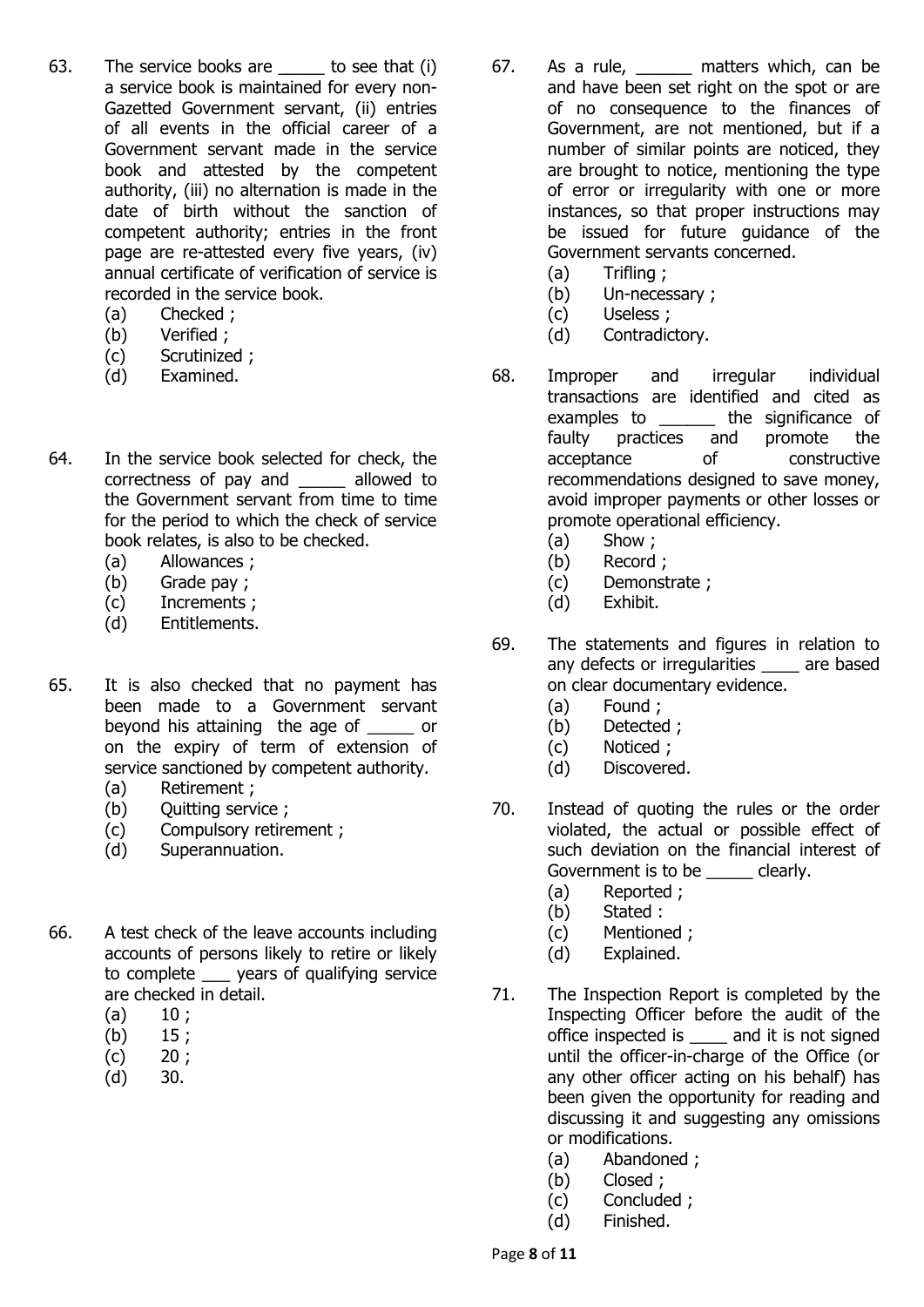- 72. The inspection report is kept as brief as possible but the points raised in it are pursued until finally
	- (a) Disposed of ;
	- (b) Closed ;
	- (c) Perused ;
	- (d) Settled.
- 73. The Audit Notes does not require a reply in detail, but it is verified at a subsequent inspection that necessary action has been taken on it.
	- (a) Draft ;
	- (b) Fair ;
	- (c) Typed ;
	- (d) Test.
- 74. Under the Audit and Accounts Order, as adapted, audit of receipts accruing under Debt, Deposit and Remittance heads and of those included in the subsidiary accounts of Government Commercial undertakings devolved under on the Comptroller and Auditor-General under Paragraph 13(1) of the Order and is conducted in such manner and to such an extent as may be prescribed by him.
	- (a) 1936 ;
	- (b) 1947 ;
	- (c) 1950 ;
	- (d) 1955.
- 75. The Comptroller and Auditor-General may, with the approval of and shall if so required by, the President or the Governor of State, audit and report on the receipt of any Department of the Union or State and for this purpose the President or the Governor may, after consultation with the \_\_\_\_\_ make regulations with respect to the conduct of audit of such Department.
	- (a) Finance Minister ;
	- (b) Finance Commission ;
	- (c) Council of Ministers ;
	- (d) Comptroller and Auditor-General.
- 76. Article of the Constitution and Section 49 of the Government of Union Territory Act, lay down that the Reports of the Comptroller and Auditor-General of India relating to the accounts of the Union/Union Territories with Legislature and the States shall be submitted to the President or the Governor/Administrator, as the case may be, who shall cause them to be laid before each House of Parliament or Legislature.
	- $(a)$  151;
	- (b)  $162;$
	- (c) 370 ;
	- (d) 371.
- 77. Article 151 of the Constitution and Section 49 of the Government of Union Territories Act, thus lay on the Comptroller and Auditor-General the duty for auditing the accounts, not only of expenditure, but also of receipts of the Union / Union Territories with Legislature and the States.
	- (a) 1936 ;
	- $(b)$  1947;
	- (c) 1950 ;
	- (d) 1963.
- 78. The detailed audit of receipts of the other major revenue earning departments like Income Tax, Excise, Sales Tax, etc., was taken up in
	- (a)  $1936;$
	- (b) 1947 ;
	- (c) 1950 ;
	- (d) 1960.
- 79. **are collected by the State for general** purpose of the community; these do not involve any direct quid pro quo from the State to the tax payer.
	- (a) Revenues ;
	- (b) Funds ;
	- (c) Cess ;
	- (d) Taxes.
- 80. \_\_\_\_\_ revenues, on the other hand, involve some quid pro quo; these are, generally, receipts in return for supplies and services rendered by the State and include contractual receipts like those from sales of forest produce, gross revenues of service organisations or public utilities like road transport or railways and also surpluses of State commercial enterprises.
	- (a) Gross ;
	- (b) Other ;
	- (c) State ;
	- (d) Non-tax.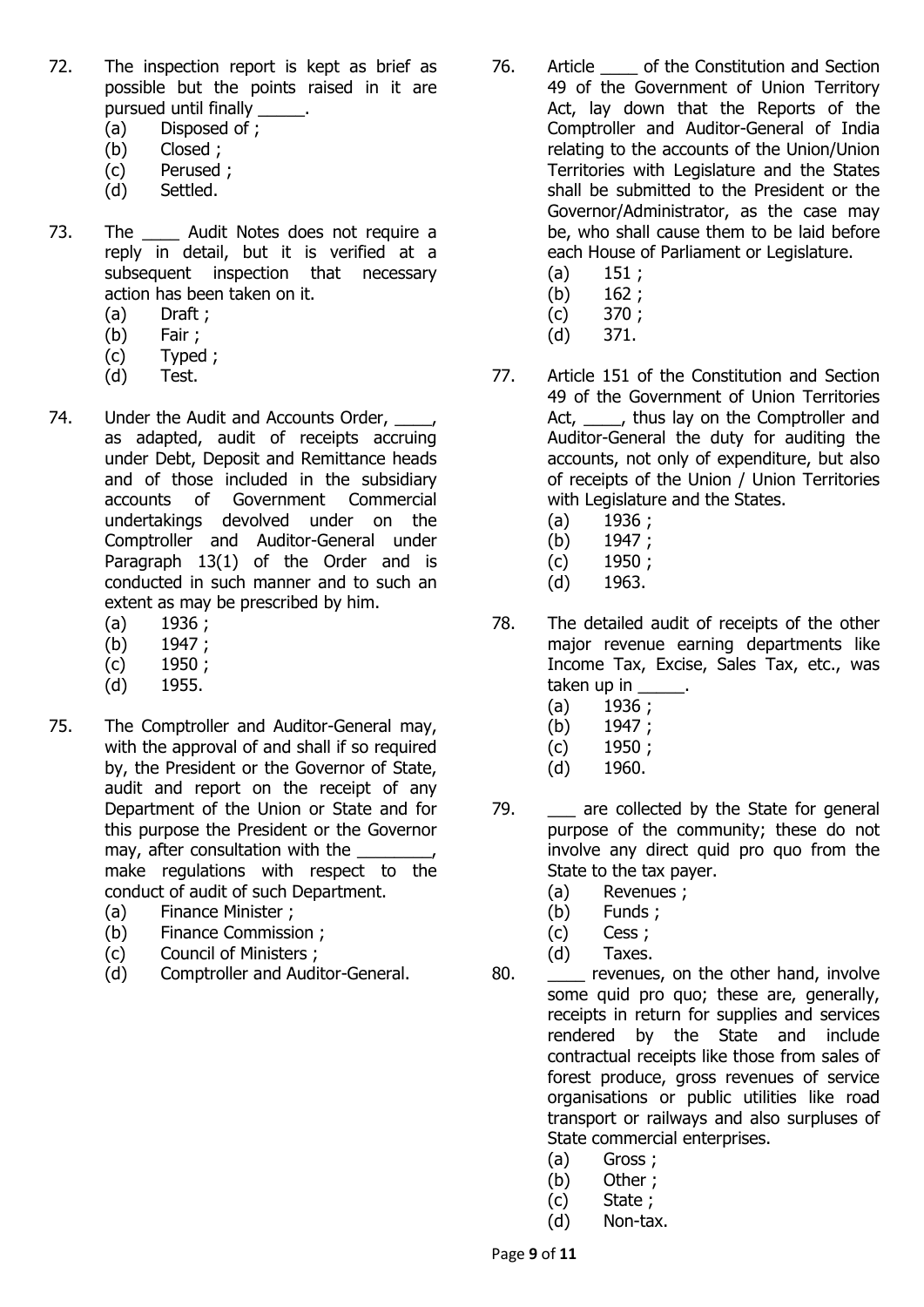- 81. The levy and collection of a tax are regulated by substantive and procedural provisions of a \_\_\_\_\_.
	- (a) Rule ;
	- (b) Act ;
	- (c) Legislature ;
	- $(d)$  Law.
- 82 A tax assessment is a quasi-judicial act; a non-tax revenue is purely an administrative
	- $\overline{\phantom{a}}$  . (a) Power ;
	- (b) Action ;
	- (c) Decision ;
	- (d) Arrangement.
- 83. With the passing of the Comptroller and Audit-General's (Duties, Powers and Conditions of Service) Act, \_\_\_\_, the audit of all receipts is vested in the Comptroller and Auditor-General under an express provision in the Act.
	- (a) 1950 ;
	- (b) 1955 ;
	- (c) 1960 ;
	- (d) 1971.
- 84. The Comptroller and Auditor-General now audits all tax and non-tax \_\_\_\_ of the Union, States and Union Territories.
	- (a) Income ;
	- (b) Revenue ;
	- (c) Expenditure ;
	- (d) Receipts.
- 85. Interpretation of law is a judicial \_\_\_\_\_.
	- (a) Decision ;
	- (b) Order ;
	- (c) Announcement ;
	- (d) Function.
- 86. Audit has, therefore, to be \_\_\_\_\_\_ mainly with regard to the statutory provisions as judicially interpreted.
	- (a) Guided ;
	- (b) Streamlined ;
	- (c) Enforced ;
	- (d) Regulated ;
- 87. Audit may well point out cases where there is an apparent or loophole in the law or where certain provisions in their actual working do not apparently bring out the true legislative intention.
	- (a) Irregularity ;
	- (b) Lapses ;
	- (c) Fault ;
	- (d) Lacuna.
- 88. As for the rules, regulations and instructions issued by the Revenue Departments under their delegated powers, or exemptions granted by them, Audit has to see that these are issued by competent authorities after following the procedures prescribed by \_\_\_\_ and in accordance with the guidelines laid down in the law.
	- (a) Parliament ;
	- (b) Legislature ;
	- (c) Government ;
	- (d) Law.
- 89. The most important function of audit is to see (1) that adequate regulations and procedure have been framed by the Revenue Department to secure an effective check on assessment, collection and proper allocation of taxes; and (2) to satisfy itself by adequate test check that such regulations and procedure are actually being
	- (a) Complied with ;
	- (b) Followed ;
	- (c) Implemented ;
	- (d) Carried out.
- 90. The Indian Audit and Accounts Department is entitled to receive a copy of an order sanctioning expenditure or a sanction which is otherwise to be enforced in audit from the authority competent to accord the
	- \_\_\_\_\_. (a) Approval ;
	- (b) Sanction ;
	- (c) Order ;
	- (d) Expenditure.
- 91. With the enactment of "The Manipur Local Funds (Accounts & Audit) Act, , it has been the statutory duty of Local Fund Audit Department to audit the accounts of Local Authority, such as, Small Town Committees, Municipalities, District Councils, Manipur University, Board of Secondary Education, Khadi & Village Industries Board, etc.
	- $(a)$  1966;
	- (b) 1976 ;
	- (c) 1979 ;
	- (d) 1984.